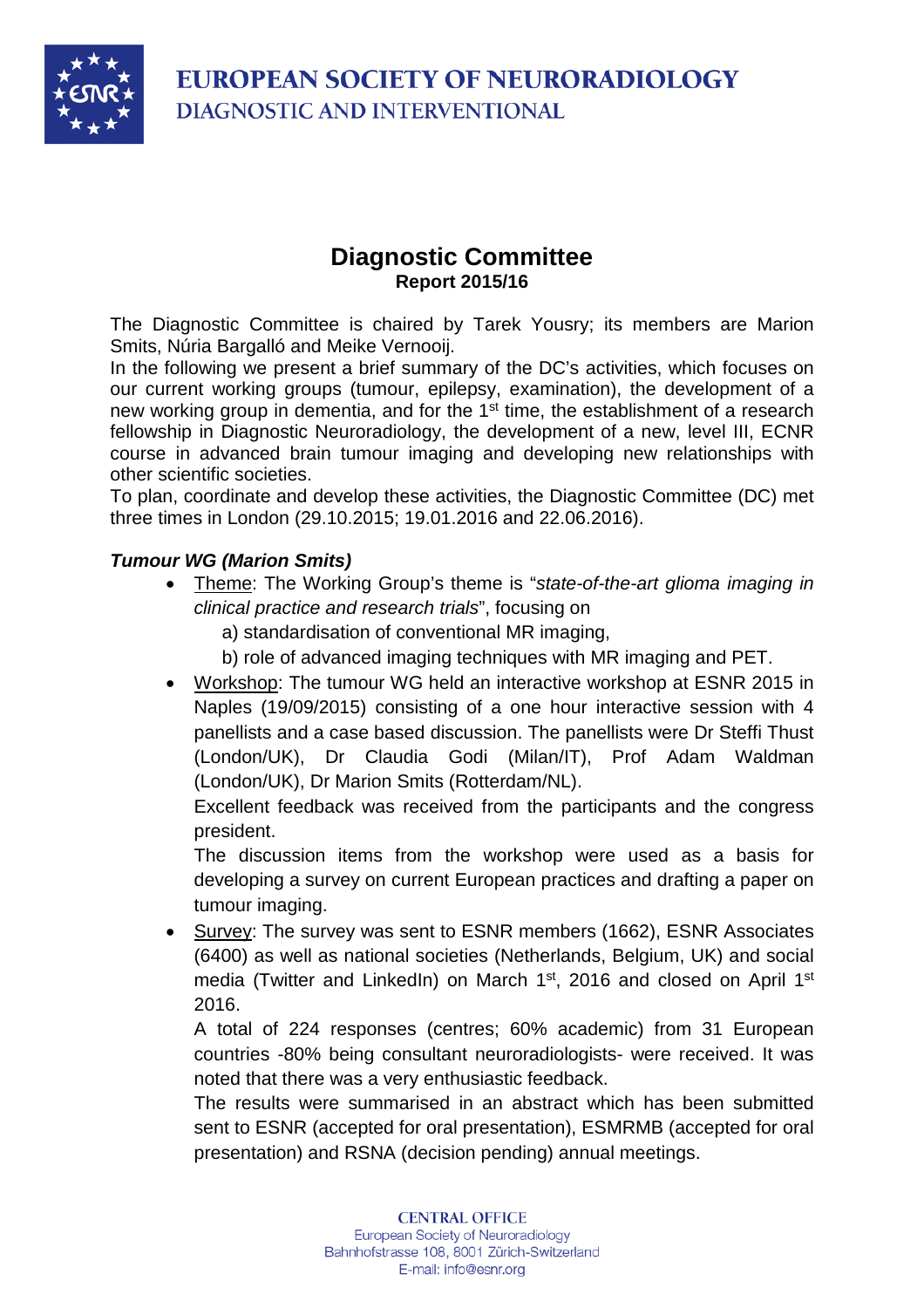

- Publication: A consensus statement by the ESNR and EORTC, tentatively entitled "*Recommendations for clinical glioma MR imaging*", with respect to current practices in Europe is being drafted. A final draft is planned for the end of Summer 2016.
- Outlook: With the publication of this manuscript the term of the Tumour WG -in its current formation- will come to an end. A proposal is being prepared for a sequel focusing on *advanced* brain tumour imaging. The composition of the WG, led by Marion Smits, will be determined at a later stage.

# *Epilepsy WG (Núria Bargalló)*

- Theme: The WG's theme is "*standardisation of the fMRI protocol for language lateralisation in adults and paediatric patients with refractory epilepsy in clinical practice*".
- OHBM: An agreement was reached with OHBM to have a joint session on "*fMRI language lateralisation*" at the ESNR in Belgrade. OHBM will fund the expenses of the OHBM member participating. Reciprocally, ESNR will fund ESNR members participating at a OHBM joint session.
- Workshop: The WG will organise a workshop at ESNR 2016, entitled '*fMRI language lateralisation in epilepsy patients for dummies*'. The panellists are: Dr Paolo Vitali (Pavia/IT), Dr Cristina Rosazza (Milan/IT), Prof Susan Bookheimer (Palo Alto/US) and Dr Nuria Bargallo (chair).
- Survey: A survey was sent to 6 expert centres and the results will be discussed at the workshop.
- Publication: A manuscript is planned after the workshop with input from the panellists and participants, as well as a further, more extended survey on epilepsy imaging.

### *Dementia WG (Meike Vernooij)*

- Theme: A new Dementia WG on "*standardized evaluation and reporting of scans from the memory clinic*" is being formed, led by MV.
- The working group members were discussed and will be invited.
- Workshop: A workshop will be organized at the ESNR conference in Malmoe/SE that addresses the question "*How should patients with memory problems be imaged and reported?*"
- The theme and aims of this new WG are detailed in *Appendix 1*.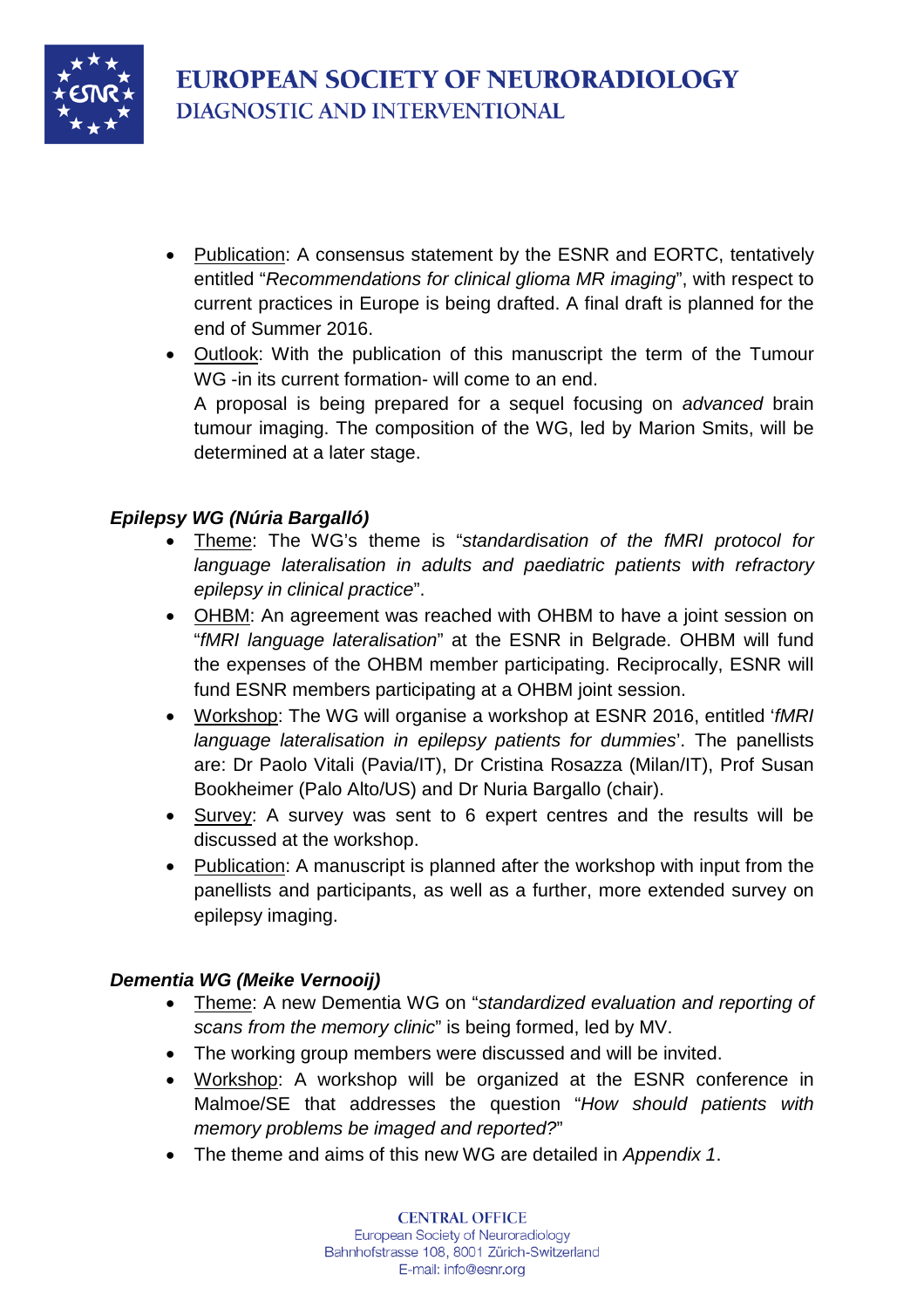

## *Examination WG (Meike Vernooij)*

- The WG provides the EBR Case Collection Committee with neuroradiological exam materials. All the 2015 and 2016 material has been submitted in a timely fashion.
- For the 2016 batches onwards, the WG has established a network of centres that are engaging in collecting appropriate material. These include neuroradiologists from Rotterdam; London and Madrid. The network is chaired by MV.
- The WG will engage with the EBNR to explore how the WG can support the EDiNR.

# *Advanced Courses in Diagnostic Neuroradiology (Level-III)*

The DC is looking at teaching advanced neuroradiology (level III) following on from the ECNR program. The following two courses are being prepared: 1) Brain tumour imaging (2017, Milan/IT) and 2) Neurodegenerative diseases (2018).

**Brain Tumour 2017:** The Brain Tumour course will be hosted by Andrea Falini, Milan/IT, tentatively 7-10 Nov.

The organising committee consists of: Andrea Falini, Ana Ramos, Tarek Yousry, Marion Smits. A draft programme is currently being developed.

The **facilities** in the San Raffaele Congress Centre include a lecture theatre for 100 participants and several workshop rooms for at least 20 participants. It is planned to have 10 PC installed in each of two workshops rooms (10 for class).

### *Developing relationships with other scientific societies*

- OHBM: Agreement was reached to have a joint session at the ESNR in Belgrade. OHBM will fund the expenses of the OHBM member participating. Reciprocally, ESNR will fund ESNR members participating at a joint WS at an OHBM meeting.
- MENACTRIMS: T Yousry discussed with MENACTRIMS the opportunity of developing joint educational course.

This was discussed and supported by the ExCom.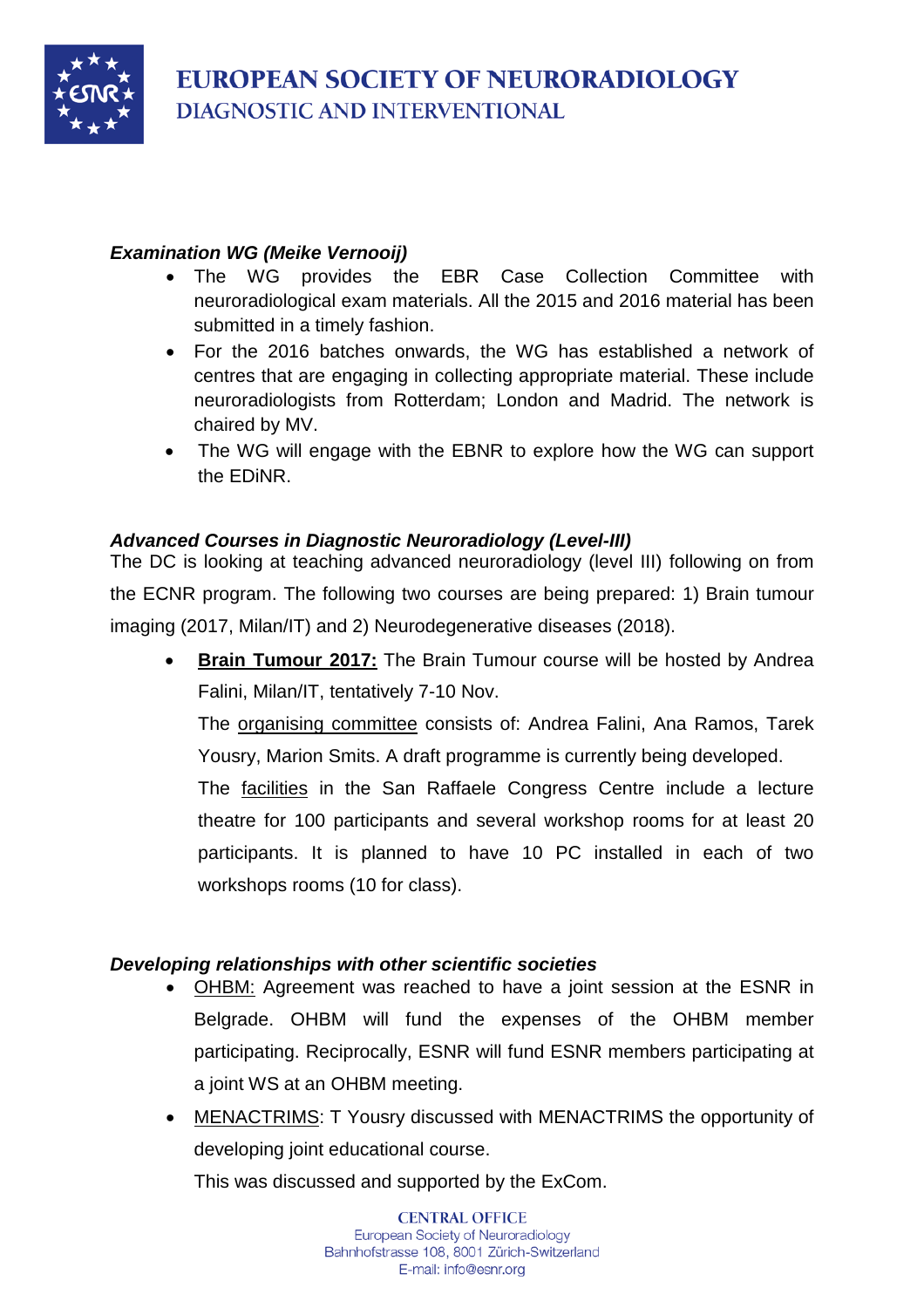

- EORTC: Marion Smits established a working relationship to support
	- i) the planned Advanced Course in tumour imaging
	- ii) the publication of the "Recommendations for clinical glioma MR imaging".

### *ESNR Research-fellowship in Neuroradiology*

• The DG established a Research Fellowship *(details in appendix 2)*. Submission deadline is August 10. The successful applicant will be announced at the ESNR Conference in Belgrade.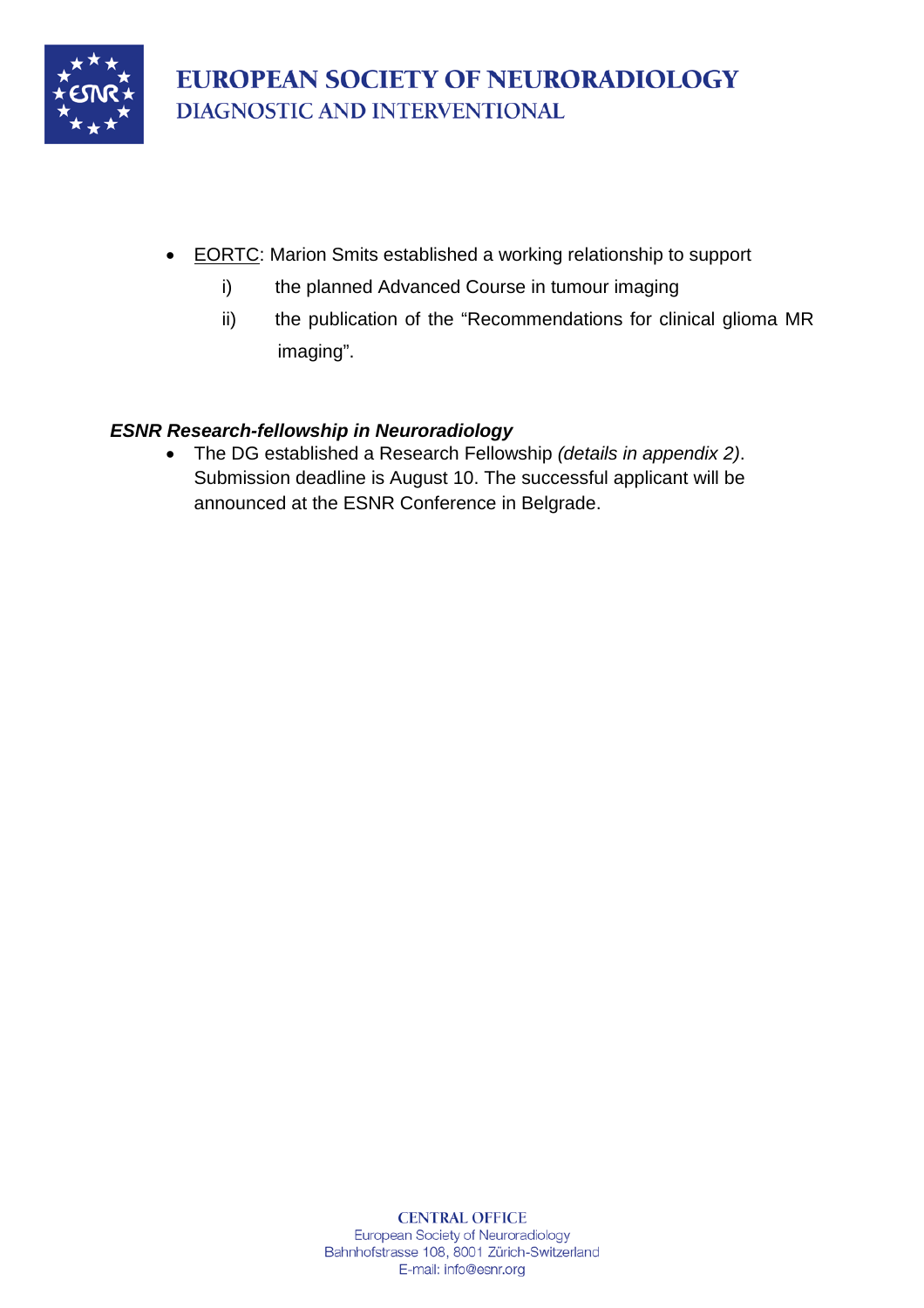

Appendix 1

#### **ESNR Diagnostic Committee Working Group on Dementia**

Meike Vernooij, MD PhD, Erasmus MC, Rotterdam, The Netherlands.

#### **Rationale**

Worldwide, populations are aging, with an accompanying increase in prevalence of cognitive problems and dementia. Nowadays, brain imaging plays a key role in the evaluation of patients suspected of dementia. As a result, radiologists from both academic and non-academic centers are increasingly confronted with CT and MRI examinations in patients evaluated at memory clinics. Yet, standards for image acquisition and reporting vary widely across centers. In a recent survey conducted among memory clinics in the Netherlands, 75% of respondents reported that no standardized assessment of the imaging was performed. This is in contradiction with the growing role of imaging in subtyping dementia, assessing diagnosis earlier and the inclusion of patients in clinical trials. This exemplifies that there is a growing need for guidelines for standardized acquisition, evaluation and reporting of radiological examinations in memory clinic patients.

#### **Theme**

The Working Group's theme is to address the standardized use of neuroimaging in clinical practice of patients suspected of dementia. Specifically, we will address the following questions

- 1. Indications: who will benefit most from imaging and what are the overall goals?
- 2. Modality: which type of structural imaging (CT/MRI) is best suited for which patient?
- 3. Protocol: what is the most optimal (and cost-efficient) acquisition protocol?
- 4. Interpretation: what items should be reported systematically?
- 5. Referral: when is second line imaging (PET) indicated and what tracer should be used?
- 6. Feedback: how are results communicated and integrated in a multidisciplinary team?

#### *Working group composition*

The working group is composed of both established and more junior experts in the field of imaging in dementia. These primarily include experts in the fields of neuroradiology, neurology and nuclear medicine. When applicable, they will consult with persons in their network from the fields of MR physics, image analysis, and neuropsychology.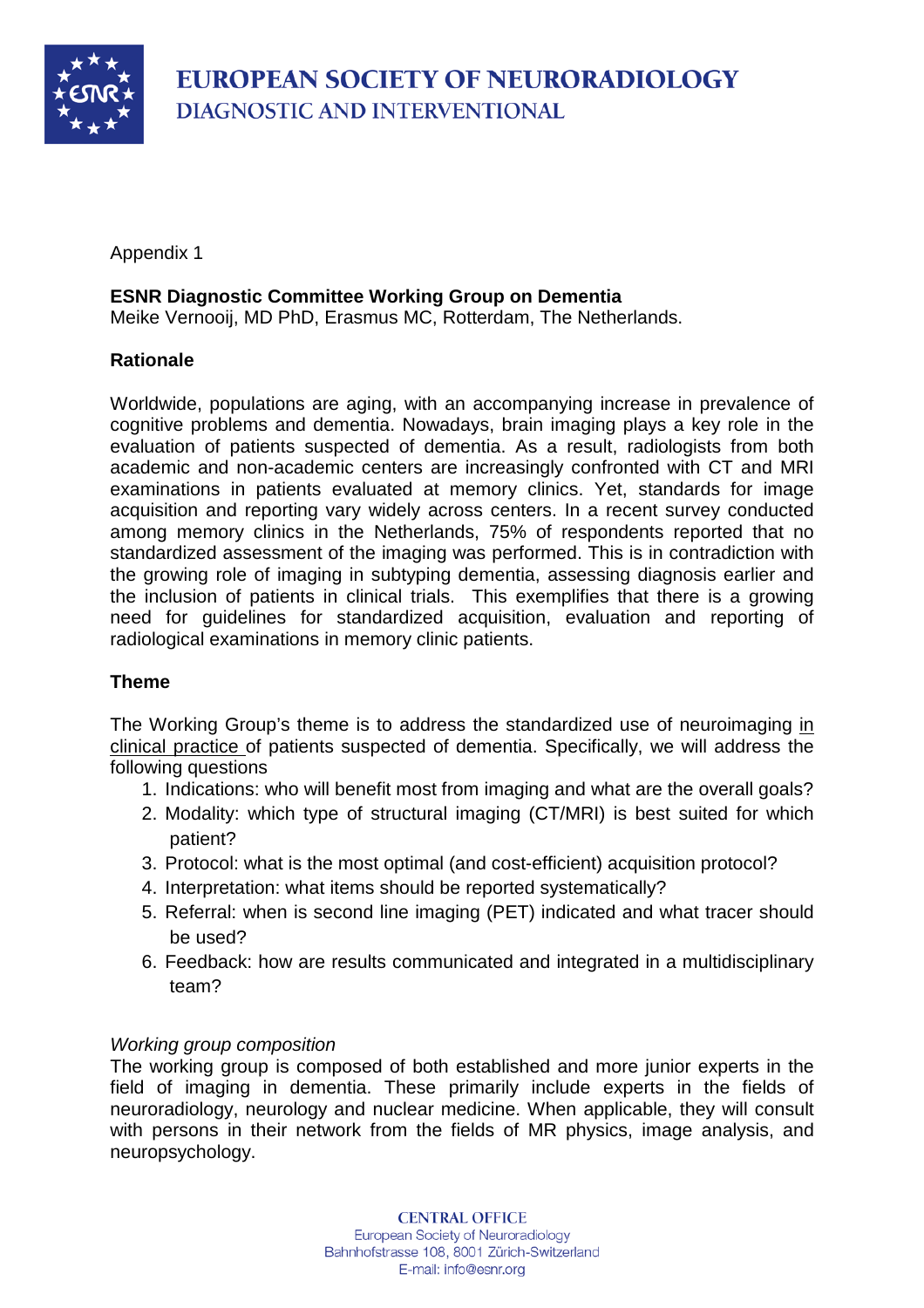

The working group actively seeks collaborations with established European networks and associations in these fields, such as Alzheimer Europe and European Academy of Neurology (EAN)

### **Proposed activities for 2016-2017**

- Communicate the aim and rationale of the Working Group through the ESNR website, and engage the ESNR membership in active dialogue.
- Bimonthly teleconference with the Working Group; Working Group meeting at the 2016 ESNR annual meeting.
- Formulate desired practice (of the future).
- Send questionnaire to determine obstacles to reach the formulated aims.
- Formulate a pathway to fill the gaps with goals that can be met through ESNR.
- Position paper on imaging and reporting in dementia, to be published in a European journal, either European Radiology (ESR) or Neuroradiology (ESNR). This paper will address the minimum advised imaging protocol, indications to apply advanced imaging/ nuclear imaging, the use of semi-quantitative rating scales for scan evaluation, and standardized reporting.
- Workshop on imaging and reporting in dementia at the 2017 annual meeting of the ESNR (Lund/SE).

The progress and achievements of the working group will be presented to and discussed with the ESNR Executive Committee at the 2016 annual meeting in Belgrade/RS.